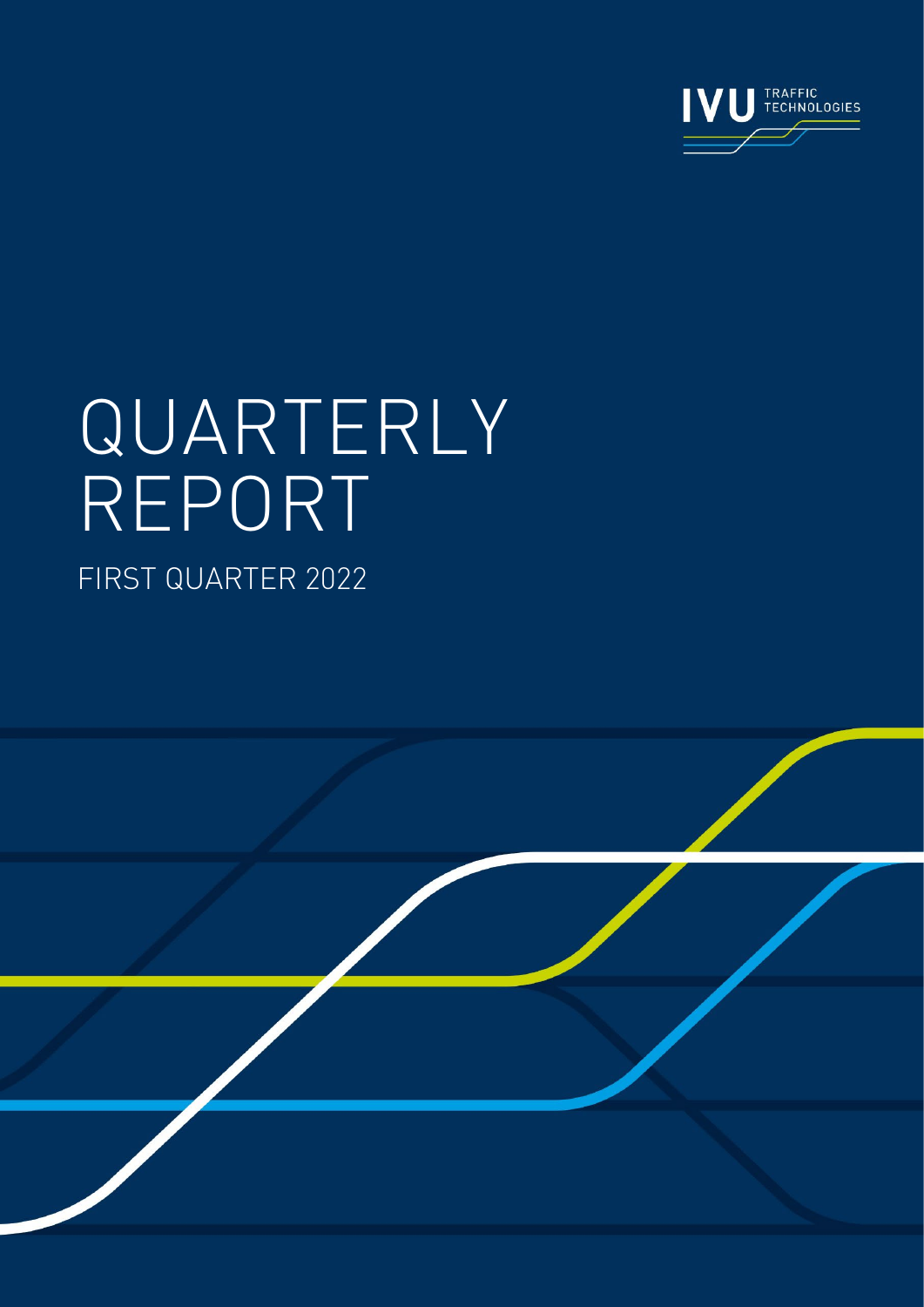## Performance

#### **KEY FIGURES**

|                         | <b>JAN-MAR 2022</b><br>€ THOU. | <b>JAN-MAR 2021</b><br>$\epsilon$ THOU. | <b>CHANGE</b><br>€ THOU. |
|-------------------------|--------------------------------|-----------------------------------------|--------------------------|
| Revenue                 | 19.799                         | 18.275                                  | $+1,524$                 |
| Gross profit            | 15,520                         | 14,285                                  | $+1,235$                 |
| Personnel expenses      | 12,549                         | 11,851                                  | $+698$                   |
| <b>EBIT</b>             | $-415$                         | $-367$                                  | $-48$                    |
| Consolidated net result | $-391$                         | $-712$                                  | $+321$                   |

#### **FINANCIAL PERFORMANCE**

IVU continues its growth course in the financial year 2022. Revenue increased in comparison to the time period of the previous year by 8% to €19,799 thousand (2021: €18,275 thousand), gross profit increased by 9% as well to €15,520 thousand (2021: €14,285 thousand).

IVU increased its personnel capacity during the first three months by an average of 9% to 665 FTE (2021: 608). Personnel costs increased by 6% to €12,549 thousand (2021: €11,851 thousand). Personnel costs increase only slightly compared to the personnel capacity, as the holiday days saved up during the Corona period were fortunately used up and the corresponding provisions were reduced.

Operating results (EBIT), with €-415 thousand (2021: €-367 thousand) are at the level of the previous year's time period and therefore correspond to the seasonal course of business typical for IVU.

The operating cash flow of IVU amounts to €2,470 thousand (2021: €-2,223 thousand). The purchase of its own shares with €1,998 thousand in the first three months of 2022 is taken into account in the cash flow from financing activities.

There continues to be a high demand for IVU's solutions. The current total commissions for the year 2022 already covers more than 90% of the planned annual revenue for the current financial year.

#### **OUTLOOK**

IVU is well and robustly positioned in terms of personnel, technology, and finances: high liquidity, a good number of commissions and increasing recurring revenues.

For the current financial year 2022 we continue to project a group revenue of over €105 million (actual 2021: €102.9 million), gross profits of over €80 million (actual 2021: €75.8 million) and operating results (EBIT) of over €14 million (actual 2020: €13.9 million).

#### **ACQUISITION OF LBW OPTIMIZA-TION GMBH**

IVU Traffic Technologies AG bought 100% of the shares of LBW Optimization GmbH on 1 April 2022, retroactively effective from 1 January 2022.

LBW, a spin-off of the prestigious Zuse-Institute Berlin (ZIB), specialises in the development of new mathematical optimisation procedures which are directly integrated into the products of the IVU.suite. This acquisition permanently ensures that IVU has exclusive access to the world-leading optimisation algorithms for resource planning in the transport sector. LBW will remain an independent organisational unit and will be expanded into an optimisation laboratory of IVU.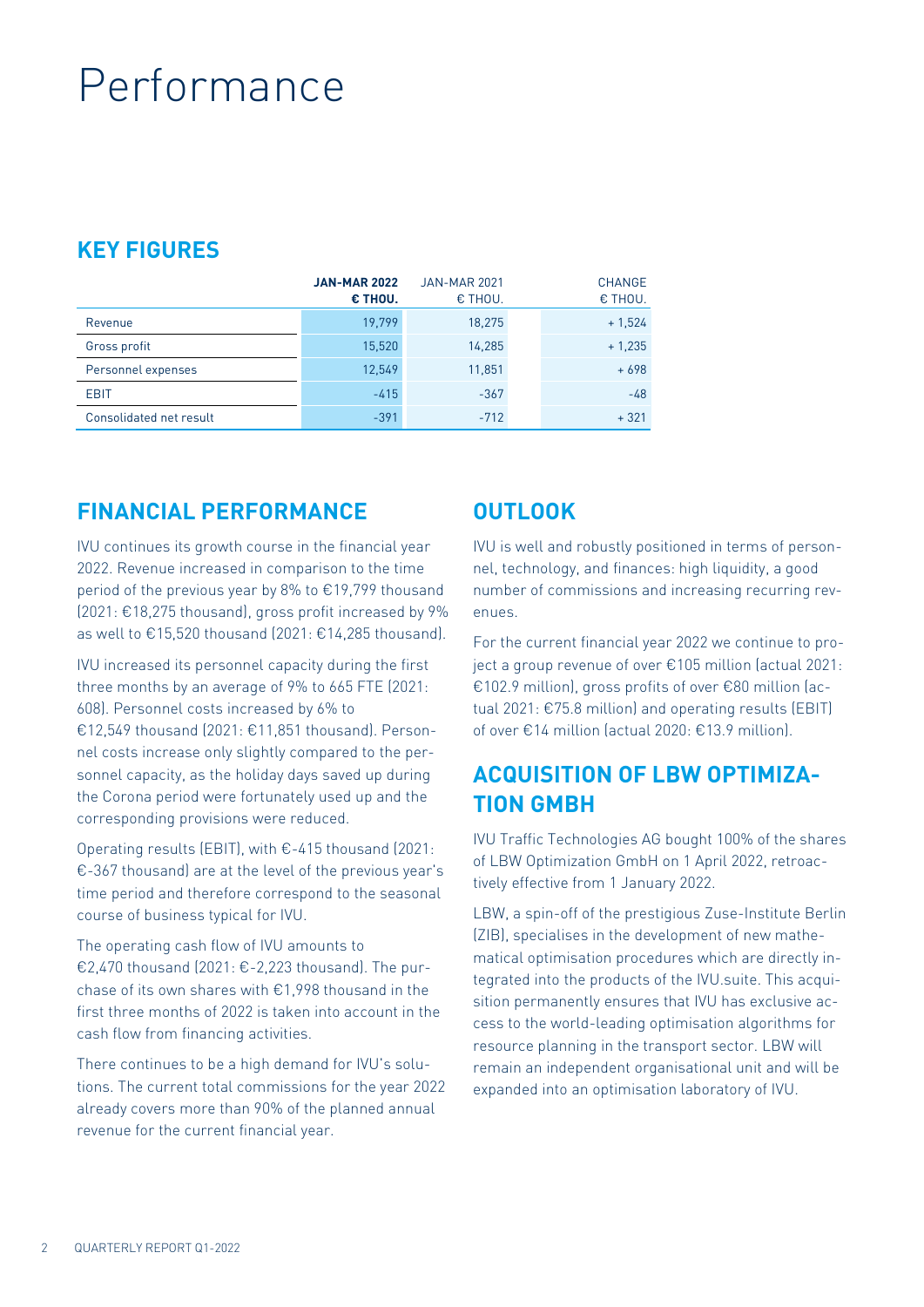## Important projects

#### **SWEDEN: SJ AND IVU PLAN LONG-TERM COOPERATION**

Convenient train path management and a long-term cooperation – since the end of 2021, SJ dispatches the entire train fleet and more than 3,000 employees with the standard system IVU.rail.

SJ AB, as Sweden's largest railway company, connects not only people in Sweden but throughout Scandinavia – from Copenhagen in the south to Northern Sweden, the railway company services up to 400 different stations every day. SJ trusts in IVU.rail to establish a digital workflow from planning to dispatch and intends to deepen a long-term cooperation based on a softwareas-a-service (SaaS) model including the IVU.cloud. In addition to planning, the railway company can thus dispatch its trains and more than 3,000 employees in just one system.

#### **AUTOMATED CHARGING MANAGEMENT FOR DVG**

DVG uses 57 trains and 101 buses to transport passengers across Duisburg, between the largest inland port in the world in the middle of the Ruhr area and the Landschaftspark Duisburg-Nord – a public former industrial park, reclaimed by nature. From March 2022, passengers will be able to travel on the first electric buses from EvoBus.

In order to charge the new electric buses in the best possible way, DVG are using the load and charging management system from IVU.suite from the very beginning: This means that needs-based charging schedules that control the charging infrastructure and take the preconditioning and the load limits into account can be generated. Dispatchers are always up to date thanks to real-time vehicle data, while the automatic preconditioning enables the range to be extended.

### **EXPRESS IMPLEMENTATION OF IVU.RAIL FOR SWEG**

Südwestdeutsche Landesverkehrs GmbH (SWEG) transports its customers throughout Baden-Württemberg, from the Bodensee, through the Black Forest, up to the Kraichgau. At the turn of the year 2021/2022, SWEG additionally took over the management of Stuttgart network Lot 1 Neckar Valley for at least two years, following the purchase of the bankrupt Abellio Rail Baden-Württemberg GmbH, thereby securing both the rail transit in that region and the employment of many employees.

To do this, SWEG is relying on the integrated standard system IVU.rail both for scheduling and dispatching their trains and personnel and for accounting transport services with the public transport authority. To enable SWEG's frictionless operations from the start, IVU built the complete system within only five weeks, complete with all interfaces, in the IVU.cloud.

#### **OPTIMISED DUTY ALLOCATION FOR SWITZERLAND**

The picturesque town of Thun can be found by Lake Thun, just in front of the Swiss Alps. STI Bus AG (STI)'s 260 drivers ensure that reliable and customer-friendly local public transport is available in the town and the region around Castle Thun every day. In order to dispatch their drivers as efficiently as possible, STI has replaced their existing software with the integrated personnel dispatch solution IVU.crew.

Thanks to the individualised duty allocation employees can place specific duty requests, which the automatic personnel dispatch then takes into account as much as possible. This increases both the employee satisfaction and the overall efficiency.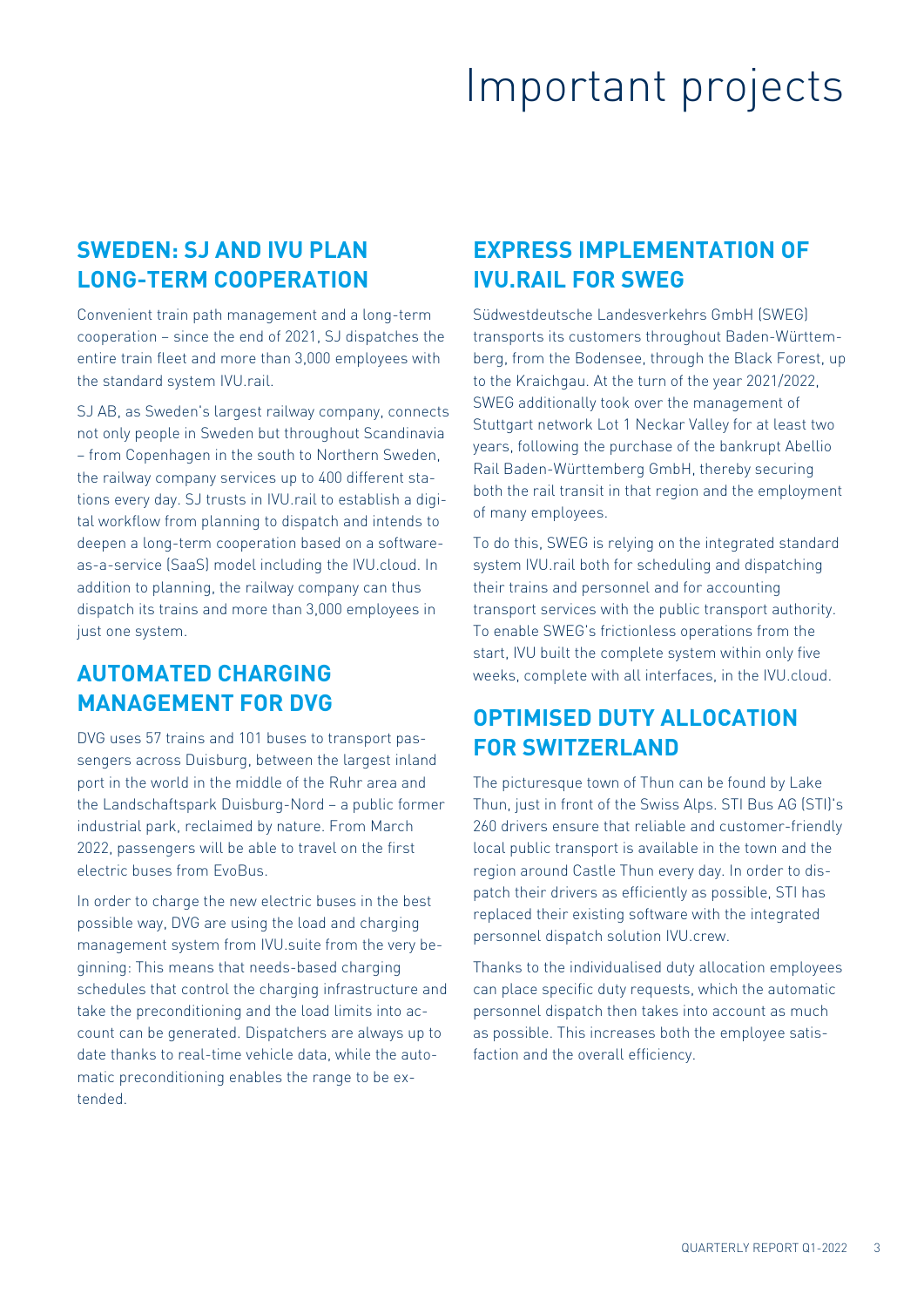## Personnel

### **PERSONNEL**

Personnel capacity increased in the first three months of 2022 in comparison to the time period of the previous year by 9% to 665 FTE. In order to further expand our market position, we are also investing in additional employees in the current financial year, particularly in product development and project work.

|                                                         | 2022 | 2021 | CHANGE |
|---------------------------------------------------------|------|------|--------|
| Number of employees<br>as at 31 March                   | 809  | 753  | $+7%$  |
| Personnel capacity <sup>1</sup><br>1 January - 31 March | 665  | 608  | $+9%$  |

<sup>1</sup> Personnel capacity refers to the calculated number of full-time employees (full-time equivalent – FTE).

#### **SHARE BUYBACK**

IVU carried out a share buyback program from 11 January to 17 February 2022 over the course of which a total of 100,000 no-par value shares were bought at a total price of €1.98 million. That corresponds to 0.56% of the share capital of IVU Traffic Technologies AG.

The basis for the resolution was the authorization granted by the Annual General Meeting on 29 May, 2019 to acquire shares of the company until 28 May, 2024 for any purpose permitted under section 71 (1) No. 8 AktG. Such purposes include in particular the use of the shares to service executive board compensation and employee share ownership programs.

The shares were acquired by a bank commissioned by the company exclusively via the stock exchange (XETRA trading). Detailed information is available on the company's website at https://www.ivu.com/investors/share.

#### **RISKS**

Risks are described in the annual report 2021 on pages 43 to 45. No other risks are added. We continue to project a low total risk that the Corona virus will impact IVU's business development.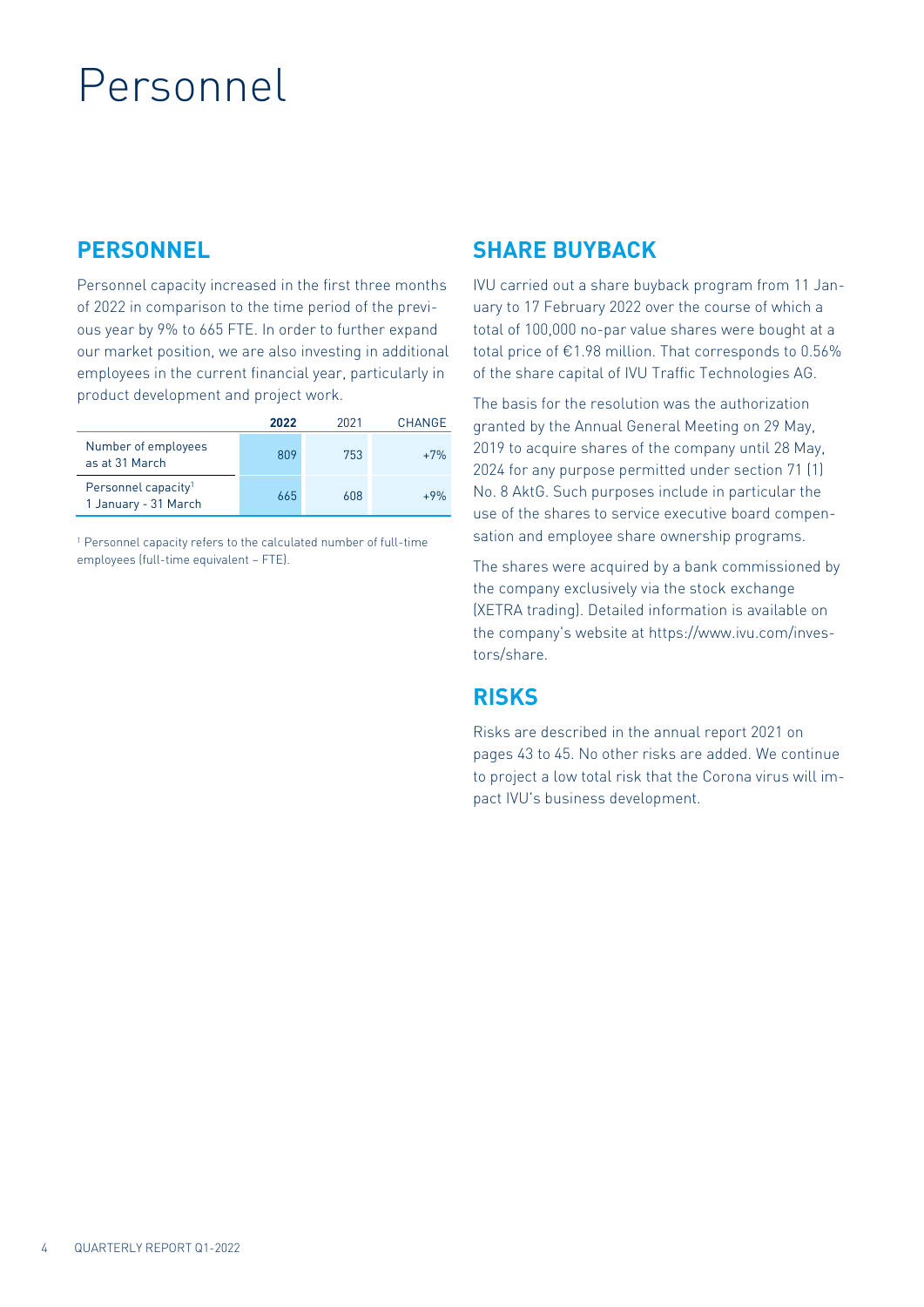### Income

### **CONSOLIDATED INCOME STATEMENT**

1 JANUARY TO 31 MARCH 2022

|                                                               | <b>JAN-MAR 2022</b><br>€ THOU. | <b>JAN-MAR 2021</b><br>€ THOU. |
|---------------------------------------------------------------|--------------------------------|--------------------------------|
| <b>Sales revenues</b>                                         | 19,799                         | 18,275                         |
| Other operating income                                        | 243                            | 418                            |
| Cost of materials                                             | $-4,522$                       | $-4,408$                       |
| <b>Gross profit</b>                                           | 15,520                         | 14,285                         |
| Personnel expenses                                            | $-12,549$                      | $-11,851$                      |
| Depreciation and amortisation on non-current assets           | $-643$                         | $-609$                         |
| Other operating expenses                                      | $-2,743$                       | $-2,192$                       |
| <b>Operating results (EBIT)</b>                               | $-415$                         | $-367$                         |
| <b>Financial income</b>                                       | 0                              | $\theta$                       |
| <b>Financial expenses</b>                                     | $-62$                          | $-62$                          |
| Result from investments accounted for using the equity method | 0                              | $\Omega$                       |
| <b>Pre-tax profit (EBT)</b>                                   | $-477$                         | $-429$                         |
| Actual Income taxes                                           | $-51$                          | $-38$                          |
| Deferred taxes                                                | 137                            | $-245$                         |
| <b>CONSOLIDATED NET RESULT</b>                                | $-391$                         | $-712$                         |

| Total shares (in thousands)                        | 17,719  | 17.719  |
|----------------------------------------------------|---------|---------|
| Earnings per share (diluted)                       | $-0.02$ | $-0.04$ |
| Weighted average shares outstanding (in thousands) | 17.438  | 17.578  |
| Earnings per share (basic)                         | $-0.02$ | $-0.04$ |

### **CONSOLIDATED STATEMENT OF COMPREHENSIVE INCOME**

1 JANUARY TO 31 MARCH 2022

|                                                               | <b>JAN-MAR 2022</b> | <b>JAN-MAR 2021</b> |
|---------------------------------------------------------------|---------------------|---------------------|
|                                                               | € THOU.             | € THOU.             |
| <b>Consolidated net result</b>                                | $-391$              | $-712$              |
| <b>Currency translation</b>                                   | 5                   | $-8$                |
| Items that may be reclassified subsequently to profit or loss | 5                   | -8                  |
| Other comprehensive income after taxes                        | 5                   | -8                  |
| <b>CONSOLIDATED TOTAL COMPREHENSIVE INCOME AFTER TAXES</b>    | $-386$              | $-720$              |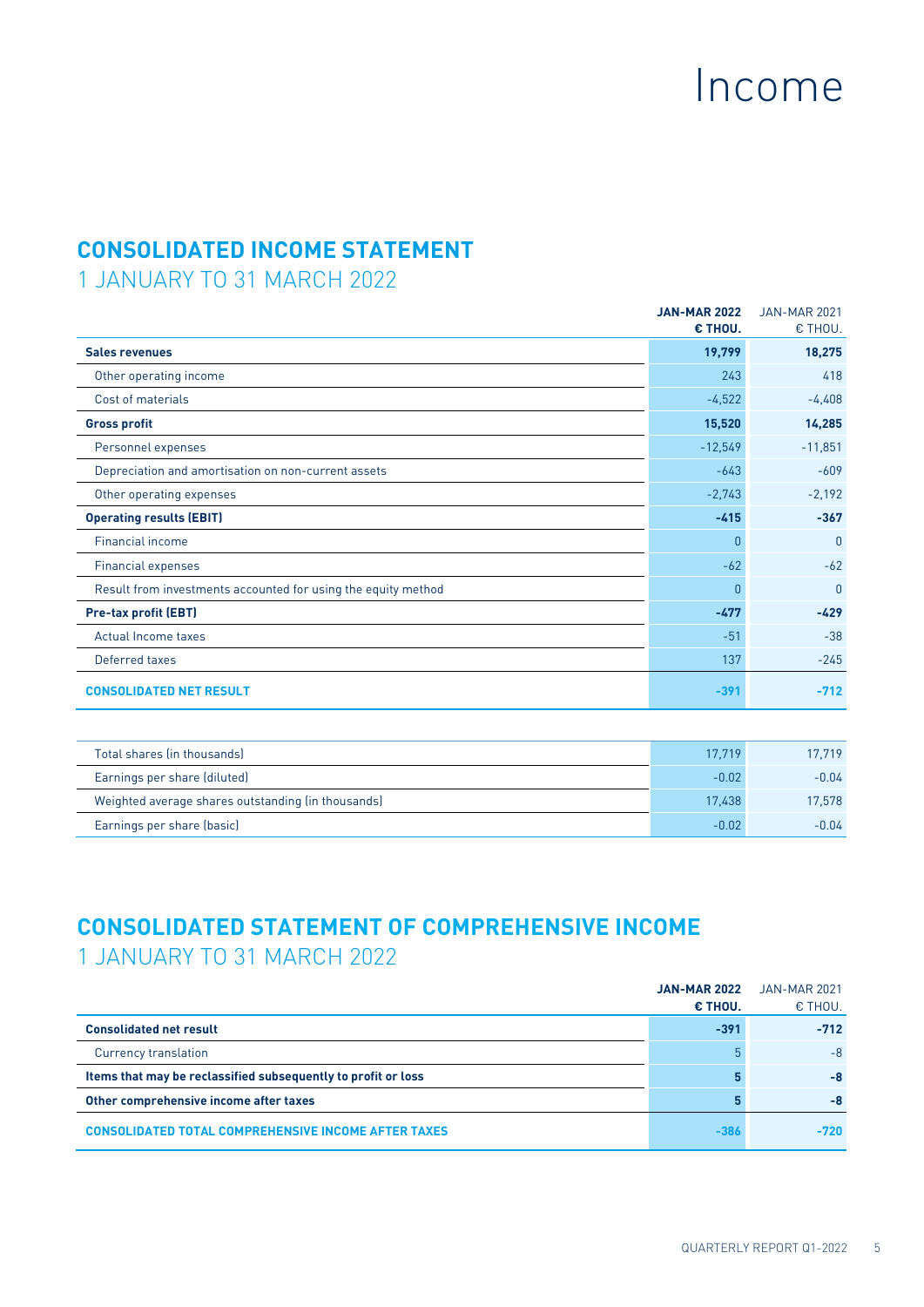## Balance sheet

### **CONSOLIDATED BALANCE SHEET** AS AT 31 MARCH 2022

|                                            | 31 MAR 2022  | 31 DEC 2021 |
|--------------------------------------------|--------------|-------------|
| <b>ASSETS</b>                              | € THOU.      | € THOU.     |
| <b>Current assets</b><br>А.                |              |             |
| 1. Cash and cash equivalents               | 41,239       | 41,460      |
| 2. Current trade receivables               | 16,832       | 20,364      |
| 3. Current receivables from joint ventures | $\mathbf{0}$ | 5           |
| 4. Contract assets                         | 12,574       | 12,605      |
| 5. Inventories                             | 2,804        | 3,181       |
| 6. Other current assets                    | 29,532       | 29,596      |
| <b>Total current assets</b>                | 102,981      | 107,211     |
| Non-current assets<br><b>B.</b>            |              |             |
| 1. Tangible fixed assets                   | 1,537        | 1,597       |
| 2. Intangible assets                       | 11,737       | 11,647      |
| 3. Financial assets                        | 347          | 347         |
| 4. Rights of use                           | 8,350        | 8,708       |
| 5. Non-current trade receivables           | 31           | 61          |
| 5. Deferred taxes                          | 882          | 745         |
| <b>Total non-current assets</b>            | 22,884       | 23,105      |
| <b>TOTAL ASSETS</b>                        | 125,865      | 130,316     |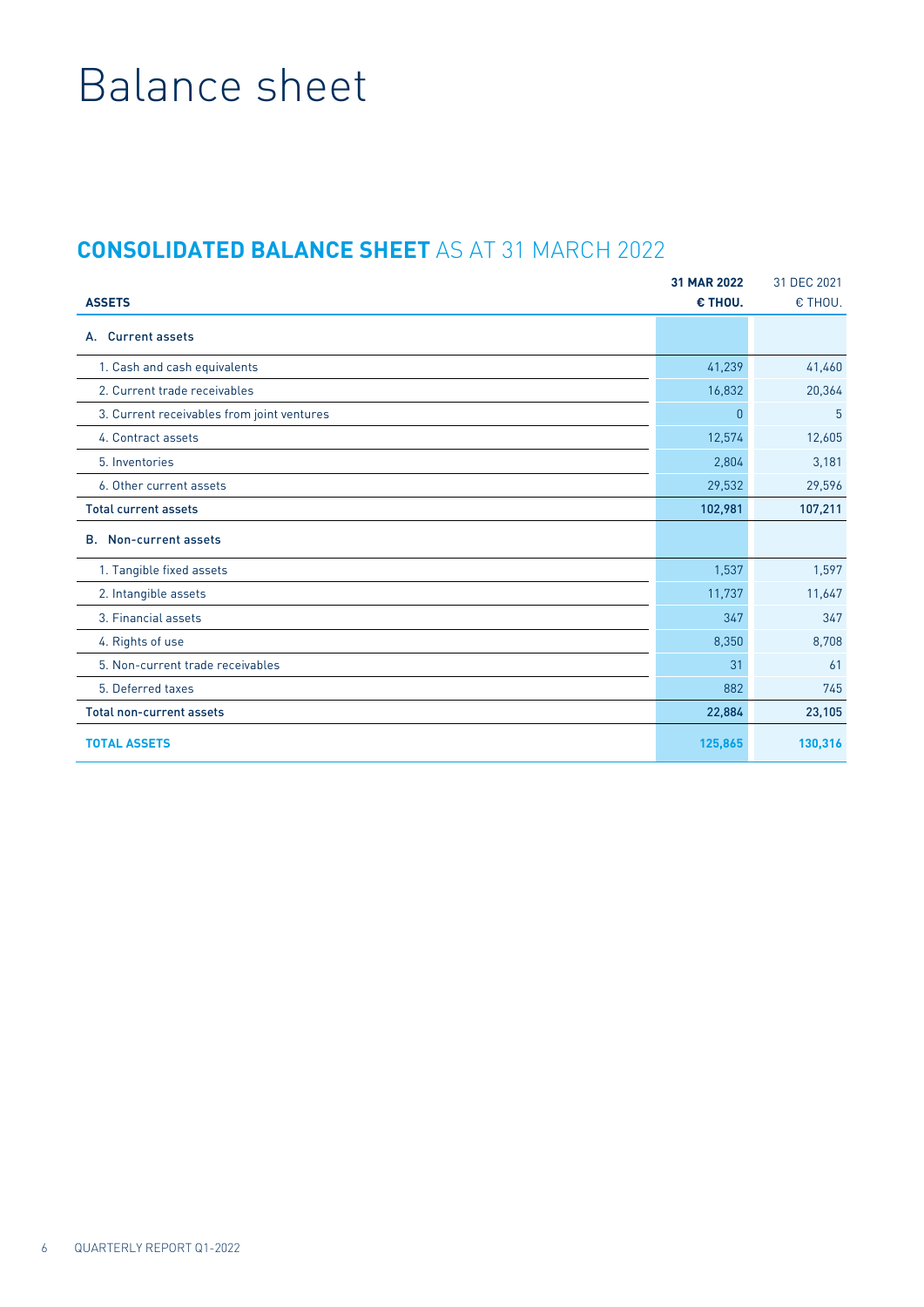|                                             | 31 MAR 2022  | 31 DEC 2021 |
|---------------------------------------------|--------------|-------------|
| <b>LIABILITIES</b>                          | € THOU.      | € THOU.     |
| A. Current liabilities                      |              |             |
| 1. Current trade payables                   | 2,545        | 3,834       |
| 2. Contract liabilities                     | 22,474       | 18,215      |
| 3. Current leasing liabilities              | 1,434        | 1,451       |
| 4. Provisions                               | 10,608       | 10,688      |
| 5. Tax liabilities                          | 875          | 913         |
| 6. Other current liabilities                | 10,343       | 14,986      |
| <b>Total current liabilities</b>            | 48,279       | 50,087      |
| <b>Non-current liabilities</b><br><b>B.</b> |              |             |
| 1. Leasing liabilities                      | 7,134        | 7,474       |
| 2. Deferred taxes                           | $\mathbf{0}$ | $\theta$    |
| 3. Provisions for pensions                  | 4,875        | 4,879       |
| <b>Total non-current liabilities</b>        | 12,009       | 12,353      |
| C. Equity                                   |              |             |
| 1. Share capital                            | 17,719       | 17,719      |
| 2. Additional paid-in capital               | 1,392        | 1,307       |
| 3. Revenue reserve                          | 52,790       | 53,181      |
| 4. Other components of equity               | $-951$       | $-956$      |
| 5. Own shares                               | $-5,373$     | $-3,375$    |
| <b>Total equity</b>                         | 65,577       | 67,876      |
| <b>TOTAL LIABILITIES</b>                    | 125,865      | 130,316     |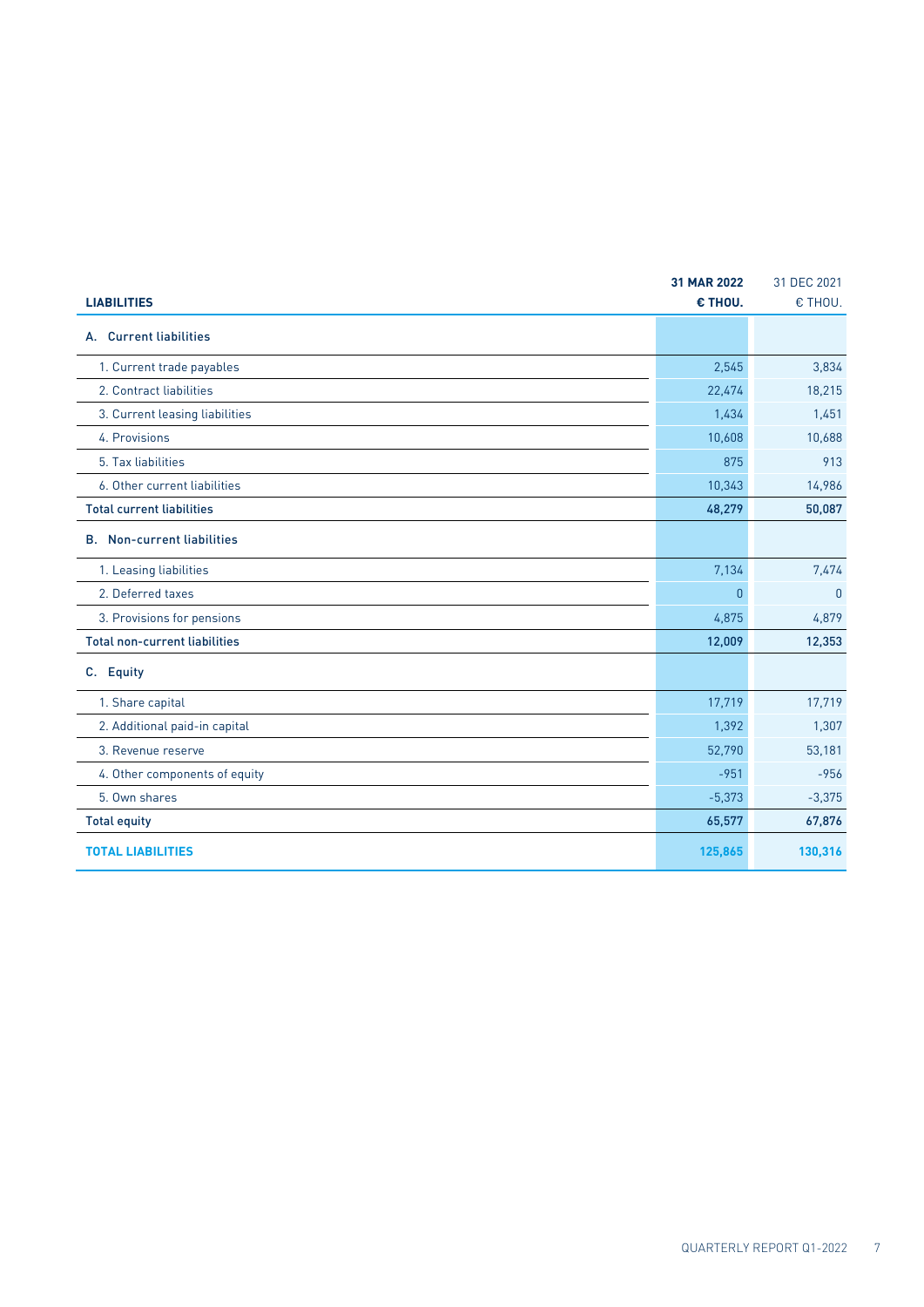## Equity

### **CONSOLIDATED STATEMENT OF CHANGES IN EQUITY**

1 JANUARY 2021 TO 31 MARCH 2022

|                                                                     |                    |                           |                           |                          | <b>FOREIGN</b><br><b>EXCHANGE</b> | <b>OWN</b><br><b>SHARE AT</b> |                         |
|---------------------------------------------------------------------|--------------------|---------------------------|---------------------------|--------------------------|-----------------------------------|-------------------------------|-------------------------|
|                                                                     | <b>SHARE</b>       | <b>CAPITAL</b>            | <b>REVENUE</b>            | OTHER RE-                | RECONCIL-                         | ACQUISI-                      |                         |
|                                                                     | CAPITAL<br>€ THOU. | <b>RESERVE</b><br>€ THOU. | <b>RESERVE</b><br>€ THOU. | <b>SERVES</b><br>€ THOU. | <b>ING ITEM</b><br>€ THOU.        | <b>TION COST</b><br>€ THOU.   | <b>TOTAL</b><br>€ THOU. |
| As at 1 January 2021                                                | 17,719             | 581                       | 47,377                    | $-1,322$                 | 45                                | $-1,602$                      | 62,798                  |
| Consolidated net result<br>2021                                     | $\mathbf{0}$       | $\overline{0}$            | 9,319                     | $\overline{0}$           | $\overline{0}$                    | $\overline{0}$                | 9,319                   |
| Other comprehensive in-<br>come, net of tax                         | $\mathbf{0}$       | $\overline{0}$            | $\mathbf{0}$              | 257                      | 64                                | 0                             | 321                     |
| <b>Consolidated recognised</b><br>results after tax                 | $\mathbf{0}$       | $\mathbf{0}$              | 9,319                     | 257                      | 64                                | 0                             | 9,640                   |
| Acquisition of own shares                                           | $\mathbf{0}$       | $\Omega$                  | $\mathbf{0}$              | $\overline{0}$           | $\overline{0}$                    | $-2,454$                      | $-2,454$                |
| Issue of own shares                                                 | $\mathbf{0}$       | 387                       | $\mathbf{0}$              | $\overline{0}$           | $\overline{0}$                    | 681                           | 1,068                   |
| Addition to share-based<br><b>Executive Board remuner-</b><br>ation | $\mathbf{0}$       | 339                       | $\mathbf{0}$              | $\mathbf{0}$             | $\mathbf{0}$                      | 0                             | 339                     |
| Dividend distribution<br>(€0.16 per share)                          | $\mathbf{0}$       | $\mathbf{0}$              | $-3,515$                  | $\mathbf{0}$             | $\mathbf{0}$                      | 0                             | $-3,515$                |
| AS AT 31 DECEMBER 2021                                              | 17,719             | 1,307                     | 53,181                    | $-1,065$                 | 109                               | $-3,375$                      | 67,876                  |
|                                                                     |                    |                           |                           |                          |                                   |                               |                         |
| As at 1 January 2022                                                | 17,719             | 1,307                     | 53,181                    | $-1,065$                 | 109                               | $-3,375$                      | 67,876                  |
| Consolidated net result<br>1 Jan - 31 Mar 2022                      | $\mathbf{0}$       | $\mathbf{0}$              | $-391$                    | $\overline{0}$           | $\mathbf{0}$                      | 0                             | $-391$                  |
| Other comprehensive in-<br>come, net of tax                         | $\mathbf{0}$       | $\mathbf{0}$              | $\mathbf{0}$              | $\mathbf{0}$             | 5                                 | 0                             | 5                       |
| <b>Consolidated recognised</b><br>results after tax                 | $\bf{0}$           | $\mathbf{0}$              | $-391$                    | $\mathbf{0}$             | 5                                 | 0                             | $-386$                  |
| Acquisition of own shares                                           | $\mathbf{0}$       | $\mathbf{0}$              | $\mathbf{0}$              | $\overline{0}$           | $\overline{0}$                    | $-1,998$                      | $-1,998$                |
| Addition to share-based<br><b>Executive Board remuner-</b><br>ation | $\mathbf{0}$       | 85                        | $\overline{0}$            | $\overline{0}$           | $\overline{0}$                    | $\mathbf 0$                   | 85                      |
| <b>AS AT 30 JUNE 2022</b>                                           | 17,719             | 1,392                     | 52,790                    | $-1,065$                 | 114                               | $-5,373$                      | 65,577                  |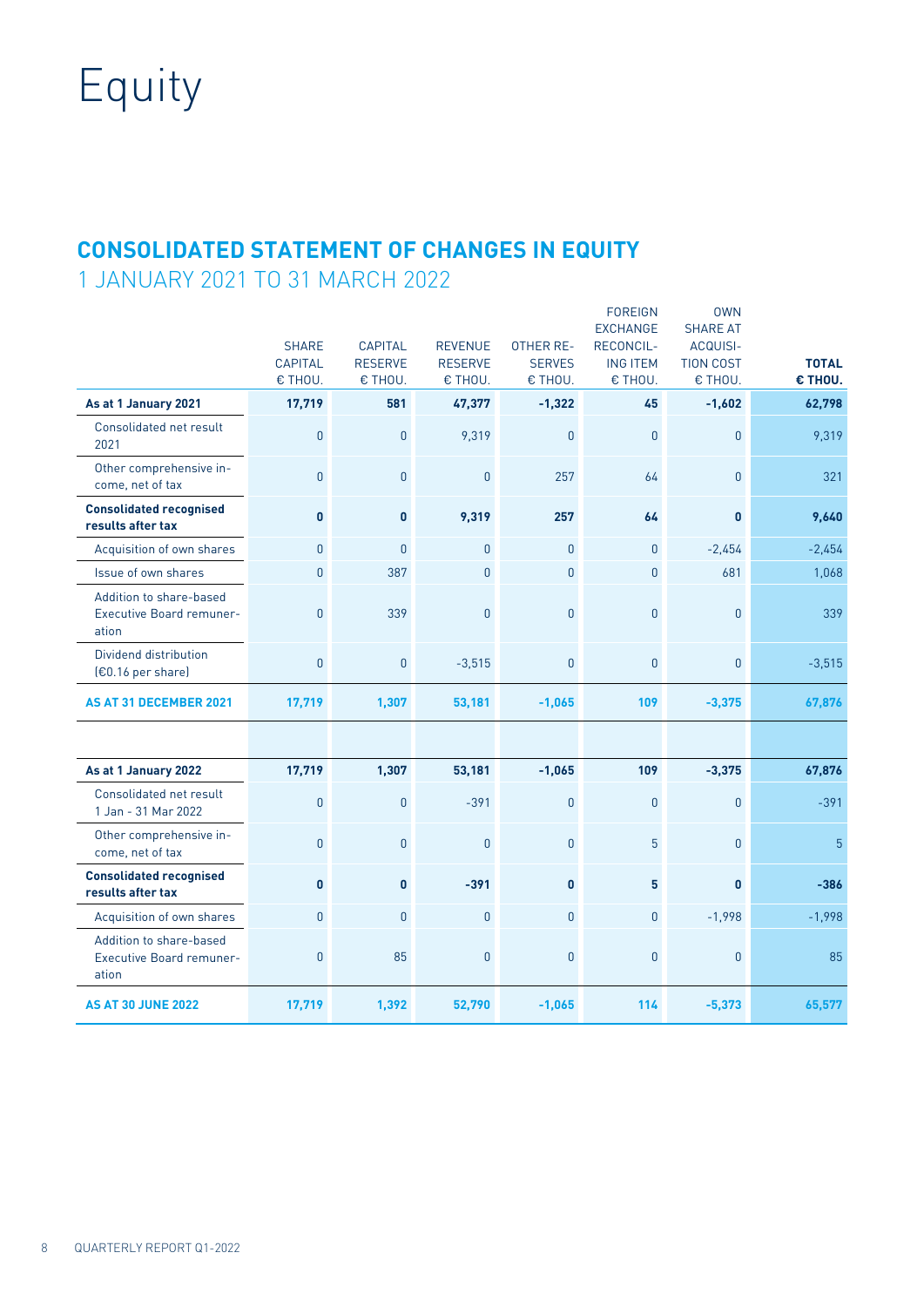## Cash flows

### **CONSOLIDATED STATEMENT OF CASH FLOWS** 1 JAN TO 31 MAR 2022

| 1. Operating activities                                              | <b>JAN-MAR 2022</b><br>€ THOU. | <b>JAN-MAR 2021</b><br>€ THOU. |
|----------------------------------------------------------------------|--------------------------------|--------------------------------|
| Group earnings before income tax of the period                       | $-477$                         | $-429$                         |
| Depreciation on non-current assets                                   | 643                            | 609                            |
| Change in provisions                                                 | $-84$                          | $-206$                         |
| Net interest income                                                  | 62                             | 62                             |
| Equity-settled share-based payment                                   | 85                             | 85                             |
| Non-cash expenses / income from right of use and leasing liabilities | $\mathbf{1}$                   | 381                            |
| Other non-cash expenses / income                                     | 5                              | $-8$                           |
| Change of items of working capital and borrowings                    |                                |                                |
| Inventories                                                          | 377                            | $-354$                         |
| Receivables and other assets                                         | 3,857                          | $-1,372$                       |
| Liabilities (without provisions)                                     | $-1,673$                       | $-848$                         |
| Interest paid / Guarantee commissions                                | $-40$                          | $-35$                          |
| Income taxes paid                                                    | $-286$                         | $-108$                         |
|                                                                      |                                |                                |
| Cash flow from operating activities                                  | 2,470                          | $-2,223$                       |
| 2. Investing activities                                              |                                |                                |
| Outflows for investments in non-current assets                       | $-315$                         | $-272$                         |
| Einzahlungen aus Abgängen des Sachanlagevermögens                    | $\overline{2}$                 | $\Omega$                       |
| Cash flow from investing activities                                  | $-313$                         | $-272$                         |
| 3. Financing activities                                              |                                |                                |
| Acquisition of own shares                                            | $-1,998$                       | $\mathbf{0}$                   |
| Payments for the repayment of leasing liabilities                    | $-380$                         | $-405$                         |
| Cash flow from financing activities                                  | $-2,378$                       | $-405$                         |
| 4. Cash and cash equivalents                                         |                                |                                |
| Net change in cash and cash equivalents                              | $-221$                         | $-2,900$                       |
| Cash and cash equivalents at beginning of period                     | 41,460                         | 31,096                         |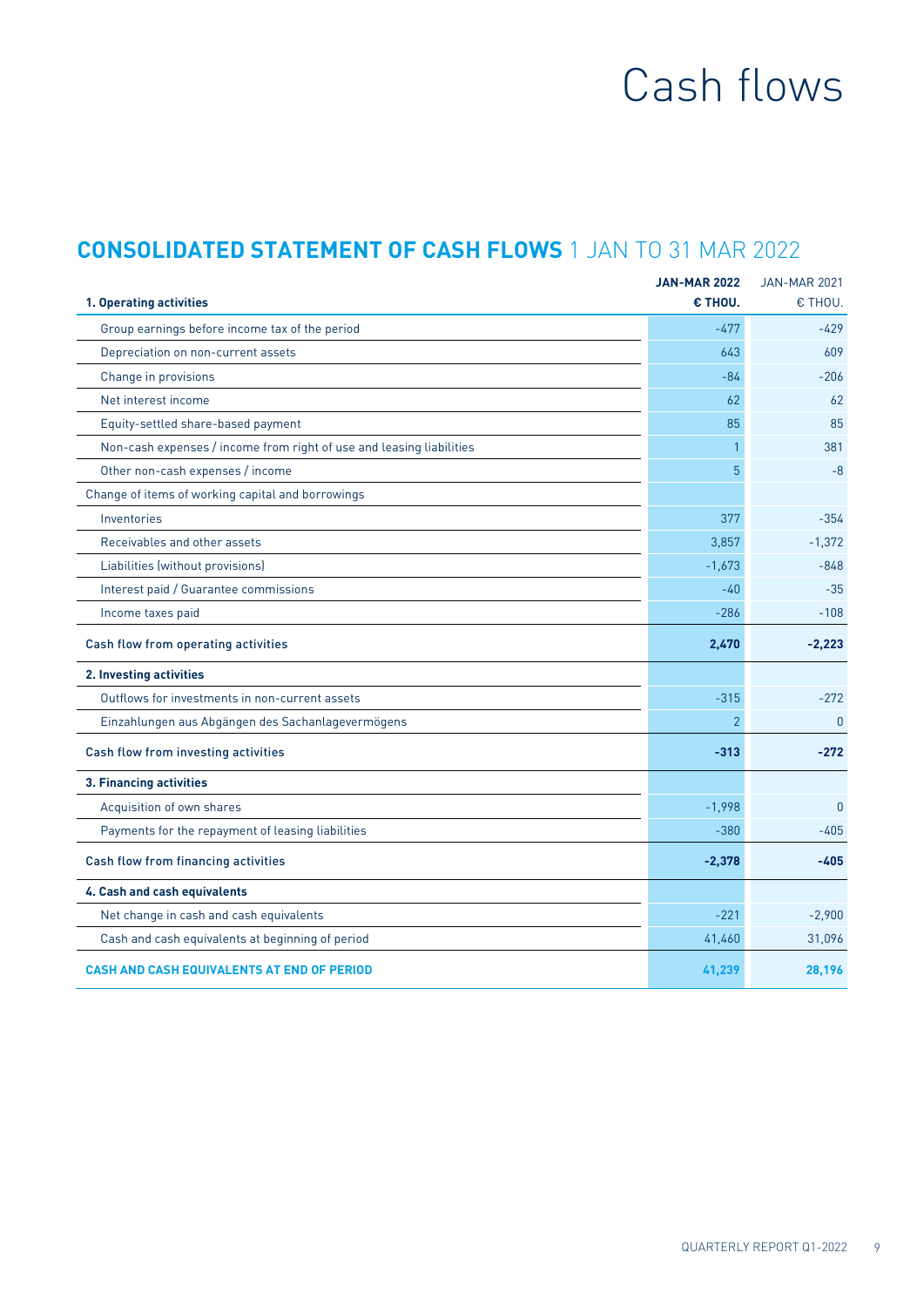## Remarks

#### **ACCOUNTING AND VALUATION PRINCIPLES**

This quarterly report is not an interim report as defined by IAS 34. The accounting and valuation principles applied for the quarterly report as of 31 March 2022 correspond to the methods applied in the preparation of the consolidated financial statements for the 2021 financial year.

### **SEASONALITY OF BUSINESS OPER-ATIONS**

The operative business dealings of the IVU Group are affected by seasonal effects. These relate both to the presentation of maintenance invoices in the first quarter and to the increased invoicing of project costs in the fourth quarter of the financial year.

#### **DECLARATION PURSUANT TO §115 PARA. 5 SENTENCE 6 WPHG**

This quarterly report was not subjected to an auditor's inspection.

#### **TRANSACTIONS WITH RELATED INDIVIDUALS AND COMPANIES**

In the first quarter of 2022, Ute Witt, Deputy Chairwoman of the Supervisory Board and Chairwoman of the Audit Committee, sold 2,000 IVU shares on the market.

### **RESPONSIBILITY STATEMENT OF THE LEGAL REPRESENTATIVES**

We affirm to the best of our knowledge that the quarterly report, per the accounting principles to be used, conveys an illustration of the assets, finances and profits of the company that reflects the actual circumstances. The course of business, including business results and the position of the company, are represented in such a way that they convey an accurate illustration of the situation and describes the essential opportunities and risks for the projected development of the company.

Berlin, 24 May 2022

#### **THE EXECUTIVE BOARD**

Reels Real-he

Martin Müller-Elschner

Matthias Rust

Leon Struijk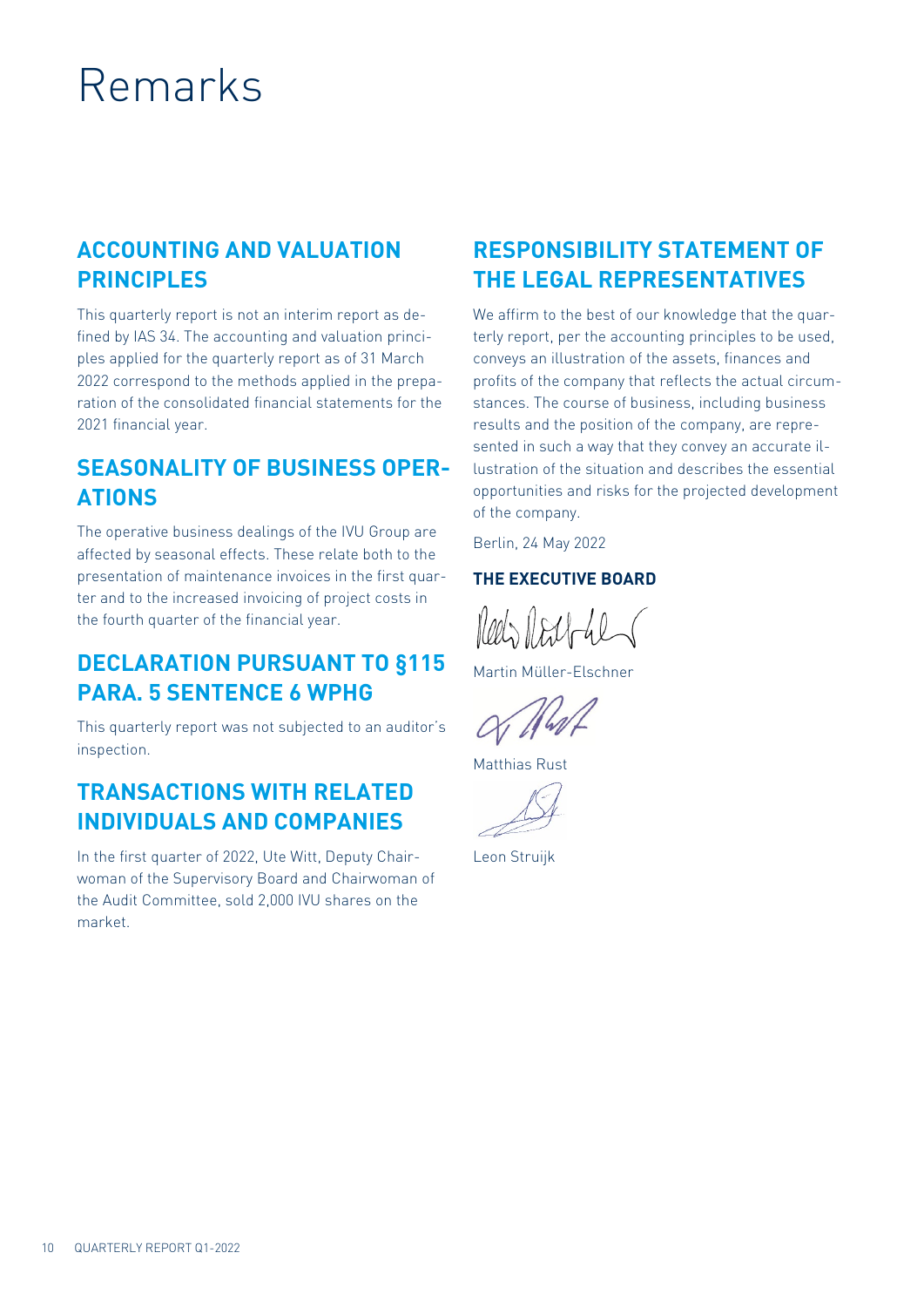## Financial calendar

#### **FINANCIAL CALENDAR**

#### **TUESDAY, 24 MAY 2022**

Quarterly Report Q1

#### **WEDNESDAY, 25 MAY 2022**

Annual General Meeting

#### **THURSDAY, 25 AUGUST 2022**

Half-year financial report

#### **THURSDAY, 17 NOVEMBER 2022**

Quarterly Report Q3

#### IMPRINT

**Publisher**  IVU Traffic Technologies AG

This report can be downloaded as PDF file at **www.ivu.com**.

#### **Contact**

Investor Relations T + 49.30.859 06 -0 F + 49.30.859 06 -111 ir@ivu.com

**Editorial** IVU Corporate Communications